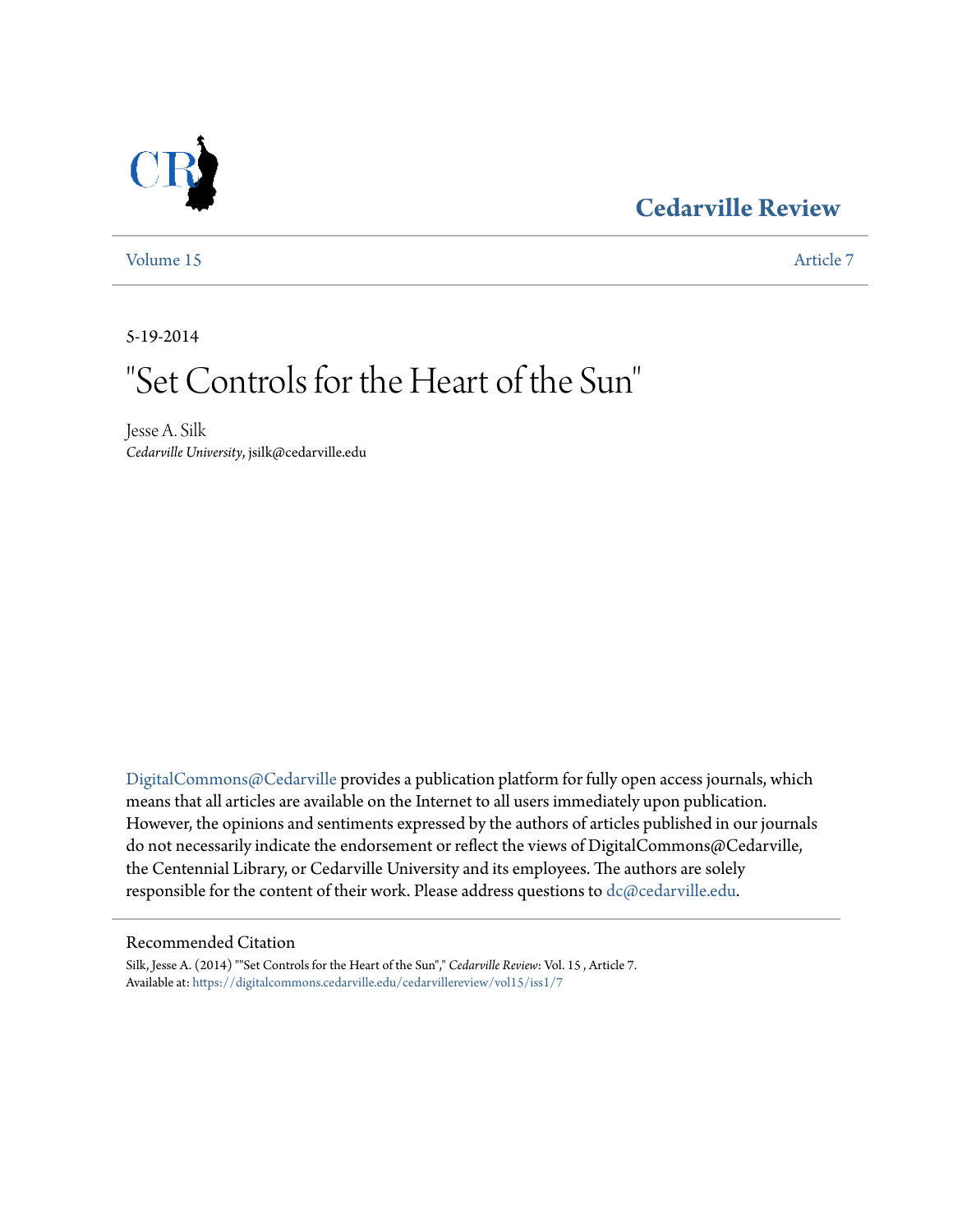### "Set Controls for the Heart of the Sun"

Browse the contents of [this issue](https://digitalcommons.cedarville.edu/cedarvillereview/vol15/iss1) of *Cedarville Review*.

#### **Description (Optional)**

The nonfiction short "Set Controls for the Heart of the Sun" calls upon the inspiration of a Pink Floyd song to recall an out-of-body experience from my childhood.

## Creative Commons License<br> **@ 089**

This work is licensed under a [Creative Commons Attribution-Noncommercial-No Derivative Works 4.0](http://creativecommons.org/licenses/by-nc-nd/4.0/) [License.](http://creativecommons.org/licenses/by-nc-nd/4.0/)

#### **About the Contributor (Optional)**

Jesse Silk is a native of Northeast Ohio and an avid fan of many types of music and clever comedy. He aspires to continue to write in the fields of creative writing, academia, and music.

Follow this and additional works at: [https://digitalcommons.cedarville.edu/cedarvillereview](https://digitalcommons.cedarville.edu/cedarvillereview?utm_source=digitalcommons.cedarville.edu%2Fcedarvillereview%2Fvol15%2Fiss1%2F7&utm_medium=PDF&utm_campaign=PDFCoverPages)

Part of the <u>[Nonfiction Commons](http://network.bepress.com/hgg/discipline/1152?utm_source=digitalcommons.cedarville.edu%2Fcedarvillereview%2Fvol15%2Fiss1%2F7&utm_medium=PDF&utm_campaign=PDFCoverPages)</u>